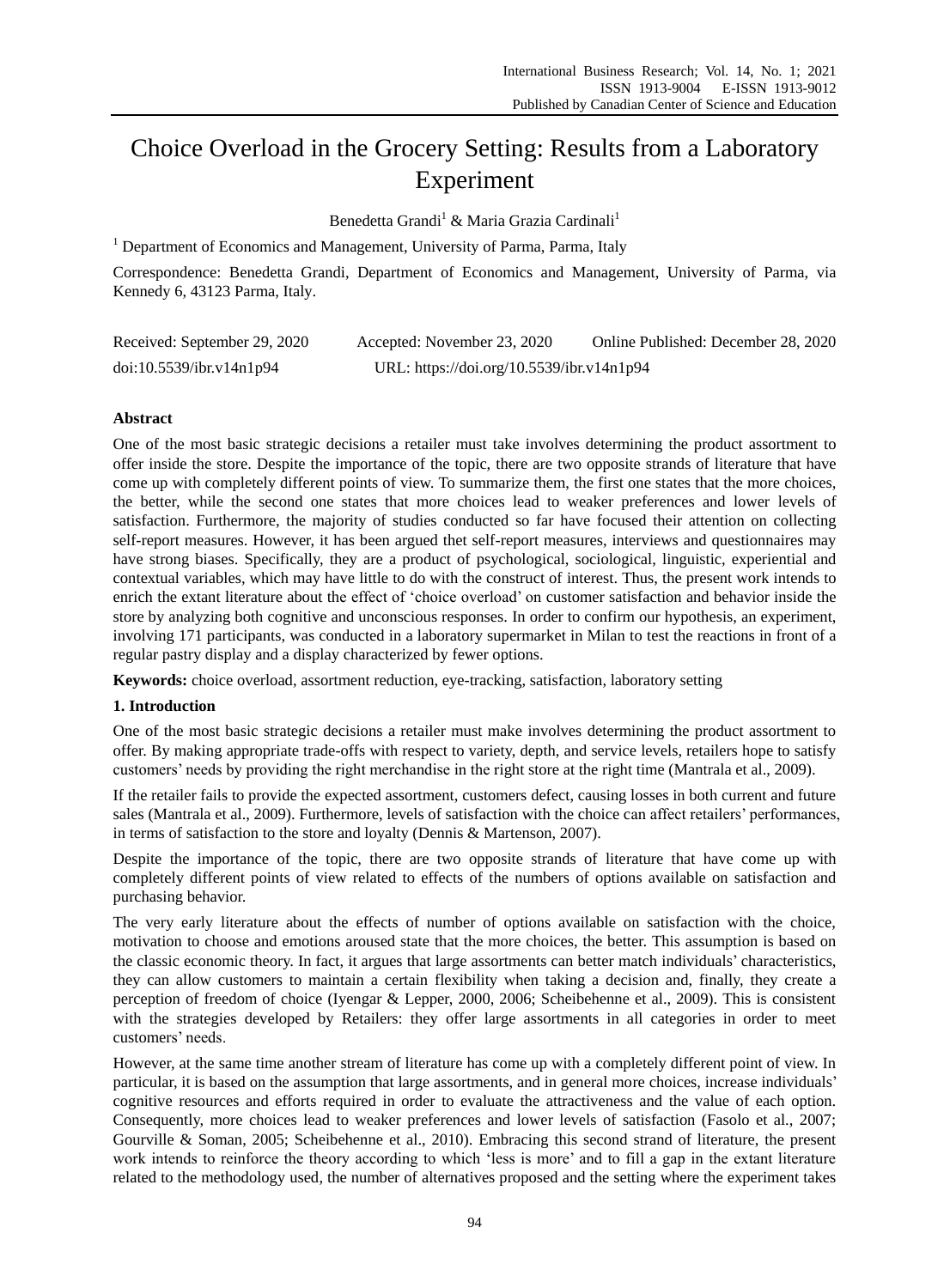place. As a proof, the studies conducted so far have focused their attention on analyzing conscious responses. Participants in the majority of the studies conducted were asked to make a choice in front of two different assortments (one large and one with fewer options) and consequently they were asked to indicate their level of satisfaction with the choice, the attractiveness of the option selected, the perceived ease and freedom of choice (Chernev, 2003a, 2003b). However, several papers have stated and demonstrated that self-report measures, interviews and questionnaires, may have strong biases. Furthermore, the present study wants to enrich the extant literature by considering more options in the experiment and testing the effects of choice overload in a realistic setting.

## **2. Literature Review**

The term choice overload is generally used in reference to "a scenario in which the complexity of the decision problem faced by an individual exceeds the individual's cognitive resources" (Simon, 1955; Iyengar & Lepper, 2000). In this research, our focus is on the aspect of overchoice according to which the decision complexity is caused by a great number of available options. In fact, studies show that "the selection, evaluation, and integration of information are all clearly affected by the available number of options' (Iyengar & Lepper, 2000). This suggests that, as the complexity of making choices increases, people tend to simplify their decision-making processes by relying on simple heuristics (Iyengar & Lepper, 2000).

Choice overload is a complex concept and it cannot be directly observed, since it is a mental construct describing the subjective state of the decision maker (Chernev et al., 2015). It can be expressed in terms of decision confidence, satisfaction regret and behaviors (assortment choice, options selection). In the extant literature, among all the factors identified, task factors were found to be antecedents of choice overload. In particular, task factors describe the general structural characteristics of the decision problem, including number of alternatives, number of attributes describing each option, time constraints, decision accountability, and information presentation mode (Chernev et al., 2015).

Considering the role of the number of alternatives on customers" choice and satisfaction, most of the late studies support the hypothesis according to which fewer options lead to better results. According to them, in front of large assortments individuals need to put extra effort in order to evaluate all the alternatives in choosing between a great number of alternatives and it is almost impossible to make an exhaustive comparison between all of them (Iyengar & Lepper, 2000, 2006; Scheibehenne et al., 2010). It is not always true that individuals have formed preferences when they go shopping. Most of the time individuals make choices in areas where they do not have expertise and they have to process the information available at the time of the choice. Thus, the selection would be easier in front of a smaller assortment rather than a larger one (Chernev, 2003b; Fasolo et al., 2007). Recent empirical studies have demonstrated that large assortments lead to negative consequences, such as dissatisfaction, regret, disappointment with the choice and decreased motivation to make a choice (Scheibehenne et al., 2009). Moreover, other research suggest that in front of a great number of options available at the moment of the choice shoppers tend to consider fewer items and to process a smaller part of the overall information available (Iyengar & Lepper, 2006). Furthermore, individuals who face large assortment sometimes defer the decision or decide not to choose (Iyengar & Lepper, 2006). Finally, research has shown that as the attractiveness of alternatives rises, individuals experience conflict and as a result tend to defer decision, search for new alternatives, choose the default option, or simply opt not to choose (Iyengar & Lepper, 2000). An extensive array of options at first seems highly appealing to consumers, but it can reduce their subsequent motivation to purchase the product and the satisfaction related to the choice.

Retailers have based their strategies on the classic economic and choice theory, according to which more options available can better match individuals" preferences and needs. Thus, retailers have often taken it for granted that if some choice is good, more choice will be even better. However, based on the results of the overchoice theory, individuals might experience negative and uncomfortable situations while shopping. In addition, low levels of satisfaction with the choice affect retailers" performances, in terms of satisfaction to the store and loyalty (Martenson, 2007). Therefore, giving strong evidence about the effects of assortment variety is fundamental for retailers that want to meet their customers" needs. In doing so, detecting both rational and unconscious variables can give a more complete picture of the phenomenon. However, studies developed so far have mainly analyzed the consequences through a rational perspective by asking participant to comment their choice in front of a given selection of items. However, this is not always the best choice. Specifically, both theory and research indicate that self-report responses are a product of psychological, sociological, linguistic, experiential and contextual variables, which may have little to do with the construct of interest (Harrison et al., 1996). Because of influences other than item content, it has been pointed out that it is never clear precisely what is being measured (Crowne & Marlowe, 2011). Furthermore, for what concern interviews, Nunkoosing, 2005 stated that the authority of the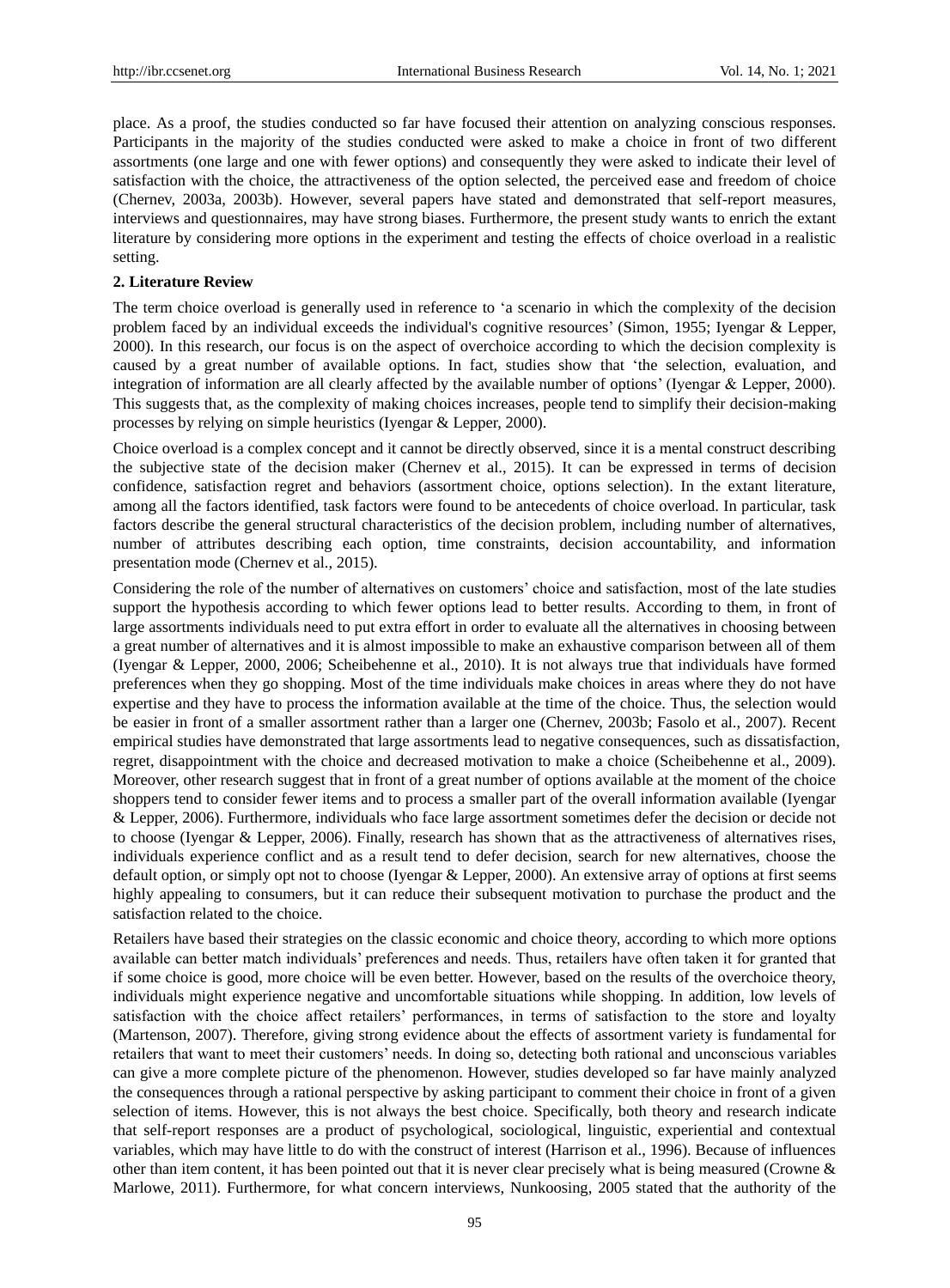interviewer as a seeker of knowledge and methodological expertise is a critical issue that cannot be excluded from interviews, as it might have an impact of the interview outcome. One of the main biases that we can encounter are "social desirability" biases. It refers to the "tendency to answer selfreport items in such a way as to deliberately or unconsciously represent oneself in a favourable light" ("Self-Report Measures," 2011). Thus, using tools that may overcome "conscious responses" may be an effective way to assess customers" behaviours. According to the authors" knowledge, few studies have tried to detect unconscious responses and behaviours of the customers using tools like eye tracking in a realistic setting. This is also consistent with the fact that most of the choices are made mindlessly and since customers are not always aware of the processes they adopt while shopping, asking them to point out the reasons of their choices may be misleading (Wansink, 2012).

However, understanding the unconscious mechanism may be useful since it has been demonstrated that many food-related decisions occur in distracting everyday environments that may lead to relatively mindless choices (Wansink, 2012). Very often people are not able or willing to exert self-control (Salmon et al., 2015; Wansink & Sobal, 2007). Recently, it has become clear that the majority of our choices and actions are regulated by nonconscious and nonintentional processes (Papies, 2016). Dietary behaviours are mostly habitual (Wansink & Sobal, 2007; Wood et al., 2002) and occur without conscious effort (Kahneman, 2003; Neal et al., 2006). Thus, people are not always aware of the motivation of the choice. By using the eye-tracking tool, we are able to measure the ability of different displays proposed to capture the attention of participants. Specifically, the eye-tracker measures in milliseconds how long an individual look at a specific part of the shelf in this case. The main idea is that the more visible a product or an aggregate are, the higher the probability they will be selected (Buttle, 1984).

Furthermore, the present study wants to enrich the extant literature by considering more options in the experiment. Chernev et al. (2015) in conducting a meta-analysis, collected a series of studies that tried to measure the effects of choice overload. The study pointed out two main limitations: the first is related to the fact that the number of alternatives proposed in different food categories (jams, chocolate, crackers; assorted products) do not exceed 54 options (large assortment). It would appear, then, that what prior research has actually shown is that choice among relatively limited alternatives is more beneficial than no choice at all. However, in the majority of the cases this does not reflect the real assortment found in a store, composed by a greater number of products. Thus, in our experiment, we considered 51 alternatives in the reduced assortment and 73 in the large one, in order to recreate the complexity shoppers face while shopping.

Finally, we tested the effect of choice overload in a realistic setting, developing realistic displays. By looking at the literature, it is clear that researchers asked participants to make a choice between a variety of options without giving a frame for the choice or in contexts other than the display, in front of which the majority of the decisions are made (Chernev et al., 2018).

Given the above considerations, this paper aims to test both cognitive and unconscious reactions of consumers to assortment variety reduction in the pastry category adopting the theory according to which larger assortments have negative consequences on choices and on satisfaction with them (choice overload or overchoice theory). Furthermore, the present work wants to test the hypothesis of overchoice theory in a laboratory setting recreating a real supermarket. This gave also us the possibility to analyse the total sales of the category in the two situations.

## **3. Method**

In order to achieve our goal, an experiment, involving 171 participants (mean age 44, 73% female), was conducted in a laboratory supermarket in Milan to test the reactions in front of a regular pastry display and a reduced assortment one. At the beginning of the study, participants were asked to shop and they were given a shopping list containing the pastry category. Moreover, they were asked to wear eye-tracker glasses during the shopping. Then, at the end of the purchases, they were asked to fill a questionnaire regarding the satisfaction toward the shopping expedition and perceived ease of choice using Likert scales. This approach led us to make participant unaware of the category that we wanted to test in order to avoid biasing their behaviors. Finally, with the eye-tracking tool we have been able to catch the areas on the shelves more attractive and to measure the time spent in front of the displays before the choice. Using SPSS we compare the results obtained in front of the two different shelves and we assessed the significance of the differences found. Spss is short for Statistical Package for the Social Sciences, and it's used by various kinds of researchers for complex statistical data analysis. Statistics included in the base software are descriptive statistics (cross tabulation, frequencies, descriptives), bivariate statistics (means, t-test, ANOVA, correlation, nonparametric tests), prediction for numerical outcomes (linear regression) and prediction for identifying groups (factor analysis, cluster analysis).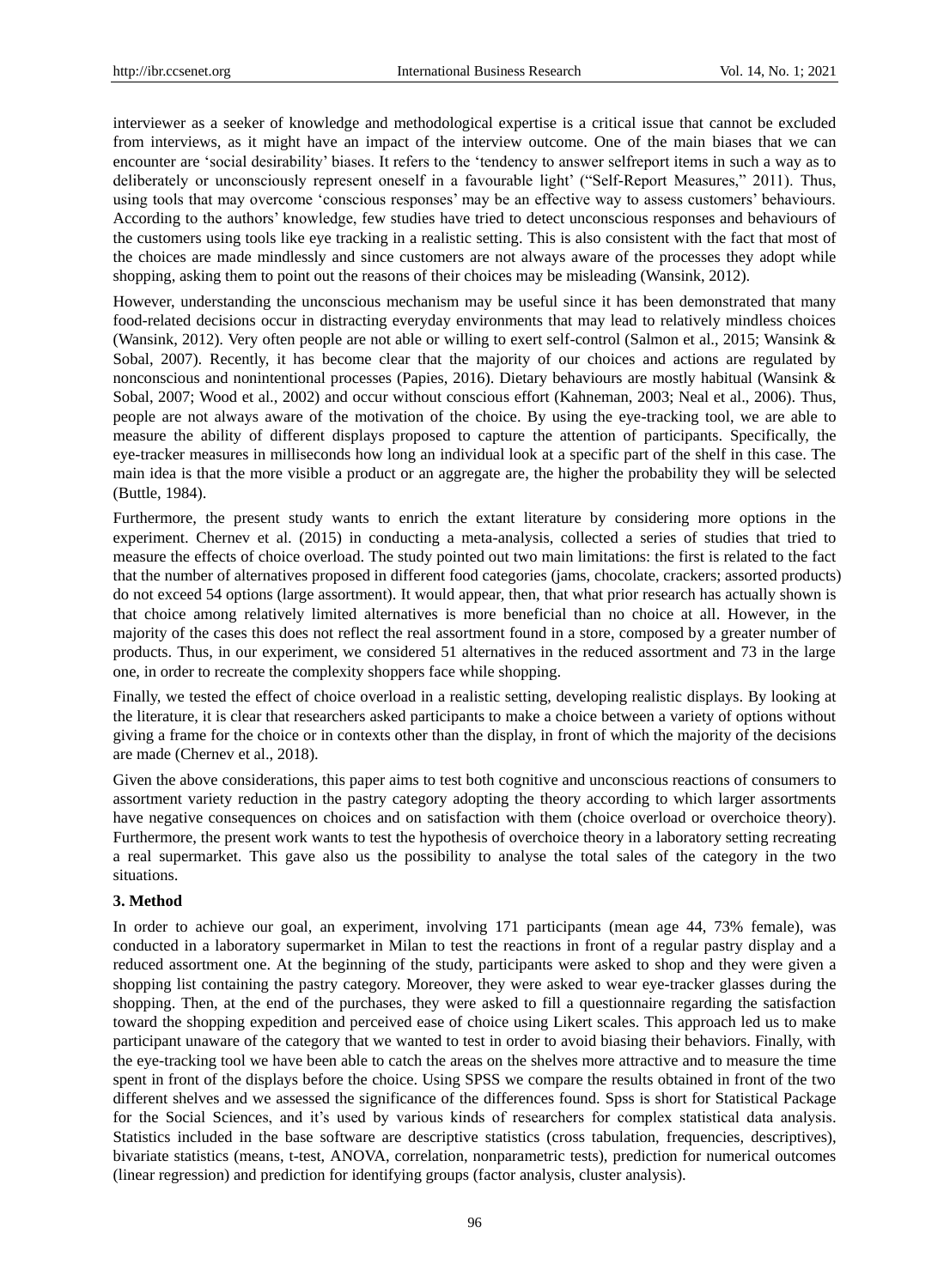## *3.1 Development of the In-Store Stimuli*

For the purpose of the study, we developed two different displays: the first one (traditional display) was built in a way that reflected the arrangement and size of a pastry display usually found in a middle sized supermarket in Italy (800-1000 square meters). Specifically, it was composed by 73 skus and 33 brands. The second one (reduced assortment) presented 51 skus and 22 brands. In order to cut the references, we analysed the one year period sales data of all the stores belonging to the Italian chain that participated in the study and gave the name to the laboratory store. At the end of the analysis of sales and margins, we deleted the least performing brands and products. Pictures of the two displays are presented in Appendix A.

## *3.2 Measures*

In order to test the main differences in the behavior of the participants in front of the two stimuli, we analysed the total time spent in front of the display (seconds), the time spent before making the first choice and the total number of products seen while shopping the pastry category. These variables were measured thanks to the use of the eye-tracking tool. Then, at the end of the shopping trip, we asked participants to rate on a 5-points Likert scale the perceived ease of choice and satisfaction with the choice. Furhermore we were able to measure the average price spent on each shopping expedition. Data were analysed using SPSS package.

## **4. Results**

# *4.1 Recruitment*

All the dara were collected in a 2-week period (starting from  $1<sup>st</sup>$  October, 2019).

## *4.2 Statistics and Data Analysis*

In the Appendix B, the results of the eye-tracking tool are presented. As shown in the heat maps, participants see less products in front of the experimental display (reduced assortment) compared with the traditional one (large assortment). A the same time, people in front of the experimental display focus their attention mostly on products on the top of the shelf following a horizontal pattern, while no clear patterns are found in the traditional display.

For what concerns the time spent in front of the display in the two conditions, the time spent before the first choice, the total number of products seen by partipants, the perceived ease of choice, the satisfaction with the choice and the average price spent, Table 1 shows the results of the chi-square analysis.

|                                                      | <b>TRADITIONAL DISPLAY</b> | EXPERIMENTAL DISPLAY | P-value |
|------------------------------------------------------|----------------------------|----------------------|---------|
| TIME SPENT IN FRONT OF THE DISPLAY (sec)             | 72.02                      | 66.35                | < 0.05  |
| TIME SPENT BEFORE THE FIRST CHOICE (sec)             | 18.2                       | 17.1                 | ns      |
| NUMBER OF PRODUCTS SEEN                              | 31.46                      | 22.62                | < .05   |
|                                                      |                            |                      |         |
| PERCEIVED EASE OF CHOICE                             | 4.01                       | 4.35                 | < 0.10  |
| SATISFACTION WITH THE CHOICE                         | 4.34                       | 4.73                 | < 0.10  |
| AVERAGE PRICE SPENT FOR PASTRY PRODUCTS $(\epsilon)$ | 6.68                       | 7.12                 | < 0.10  |

## Table 1. Output of chi-square analysis

The table shows that participants spend less time in front of the reduced assortment display and they take less time to choose the products to buy. At the same time, they see less products, coherently with the results of the heat maps. Furthermore, regarding the cognitive responses, participants experience a greater ease in finding the products that they need in front of the display with fewer options compared to the large one, and they declare they are more satisfied with their choice while shopping in front of the reduced assortment stimulus. Finally, they spend more for the products in front of the display with fewer options.

## **5. Discussion and Conclusions**

The present study wanted to measure the effect of choice overload in the pastry category. In doing so we conducted a laboratory experiment where, during a two-week period, two different pastry displays (large assortment and assortment with fewer options) were tested. Specifically, we measured the impact of overchoice on satisfaction with the choice, perceived ease of choice, time spent in front of the display and total number of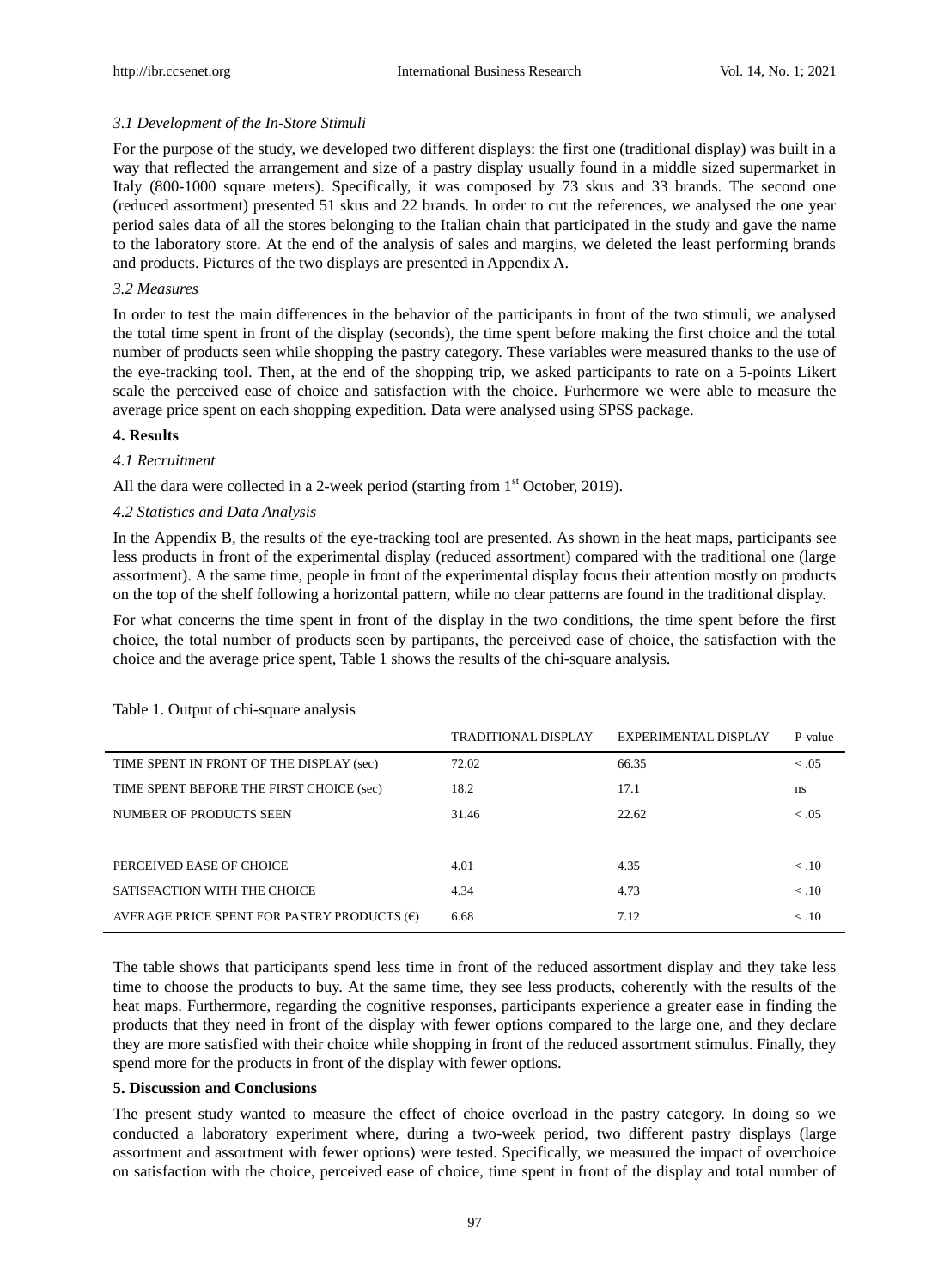products seen on the shelf before the choice.

The results presented in the previous session, can lead us to conclude that by offering shoppers fewer options it is possible to obtain positive outcomes: giving shoppers fewer options make them more satisfied with the choice and lead them to spend more in order to buy products. These results can help us give Retailers important clues about how to increase shoppers" satisfaction and, consequently, sales.

First of all, by reducing the number of alternatives proposed in the pastry category it is possible to meet the need of the shoppers to save time during the shopping expedition, since it is considered an exhausting activity, and to simplify the choice in an environment rich of stimuli (Bhakat & Muruganantham, 2013; Donovan, 1994; Inman et al., 2009).

Secondly, we can conclude that display fewer options can lead to an increase in sales. Shoppers, in fact, spend more when they retailers are able to simplify their choice. If retailers offer fewer products they can reduce purchasing cost, warehouse costs, logistic costs (e.g. shelf loading), space management costs and at the same time they can gain more money. This scenario can reshape the relationship between retailers and manufactures as well. Given these results, retailers can have more power during the negotiation process.

## **References**

- Bhakat, R. S., & Muruganantham, G. (2013). A Review of Impulse Buying Behavior. *International Journal of Marketing Studies*, *5*(3). https://doi.org/10.5539/ijms.v5n3p149
- Buttle, F. (1984). Merchandising. *European Journal of Marketing*, *18*(6/7), 104-123. https://doi.org/10.1108/EUM0000000004795
- Chernev, A. (2003a). Product assortment and individual decision processes. *Journal of Personality and Social Psychology*, *85*(1), 151-162. https://doi.org/10.1037/0022-3514.85.1.151
- Chernev, A. (2003b). When More Is Less and Less Is More: The Role of Ideal Point Availability and Assortment in Consumer Choice. *Journal of Consumer Research*, *30*(2), 170-183. https://doi.org/10.1086/376808
- Chernev, A., & Hamilton, R. (2009). Assortment size and option attractiveness in consumer choice among retailers. *Journal of Marketing Research, 46*(3), 410-420.
- Chernev, A., Böckenholt, U., & Goodman, J. (2015). Choice overload: A conceptual review and meta-analysis. *Journal of Consumer Psychology, 25*(2), 333-358.
- Crowne, D. P., & Marlowe, D. (2011). *Marlowe-Crowne Social Desirability Scale* [Data set]. American Psychological Association. https://doi.org/10.1037/t05257-000
- Dennis, C., King, T., & Martenson, R. (2007). Corporate brand image, satisfaction and store loyalty. *International Journal of Retail & Distribution Management*.
- Donovan, R. (1994). Store atmosphere and purchasing behavior. *Journal of Retailing*, *70*(3), 283-294. https://doi.org/10.1016/0022-4359(94)90037-X
- Fasolo, B., McClelland, G. H., & Todd, P. M. (2007). Escaping the tyranny of choice: when fewer attributes make choice easier. *Marketing Theory*, *7*(1), 13-26. https://doi.org/10.1177/1470593107073842
- Gourville, J. T., & Soman, D. (2005). Overchoice and Assortment Type: When and Why Variety Backfires. *Marketing Science*, *24*(3), 382-395. https://doi.org/10.1287/mksc.1040.0109
- Harrison, D. A., McLaughlin, M. E., & Coalter, T. M. (1996). Context, Cognition, and Common Method Variance: Psychometric and Verbal Protocol Evidence. *Organizational Behavior and Human Decision Processes*, *68*(3), 246-261. https://doi.org/10.1006/obhd.1996.0103
- Inman, J. J., Winer, R. S., & Ferraro, R. (2009). The Interplay Among Category Characteristics, Customer Characteristics, and Customer Activities on In-Store Decision Making. *Journal of Marketing*, *73*(5), 19-29. https://doi.org/10.1509/jmkg.73.5.19
- Iyengar, S. S., & Lepper, M. R. (2000). When choice is demotivating: Can one desire too much of a good thing? *Journal of Personality and Social Psychology*, *79*(6), 995-1006. https://doi.org/10.1037/0022-3514.79.6.995
- Iyengar, S. S., & Lepper, M. R. (2006). When Choice Is Demotivating: Can One Desire Too Much of a Good Thing? In S. Lichtenstein & P. Slovic (Eds.), *The Construction of Preference* (pp. 300-322). Cambridge University Press. https://doi.org/10.1017/CBO9780511618031.017
- Kahneman, D. (2003). Maps of Bounded Rationality: Psychology for Behavioral Economics. *American*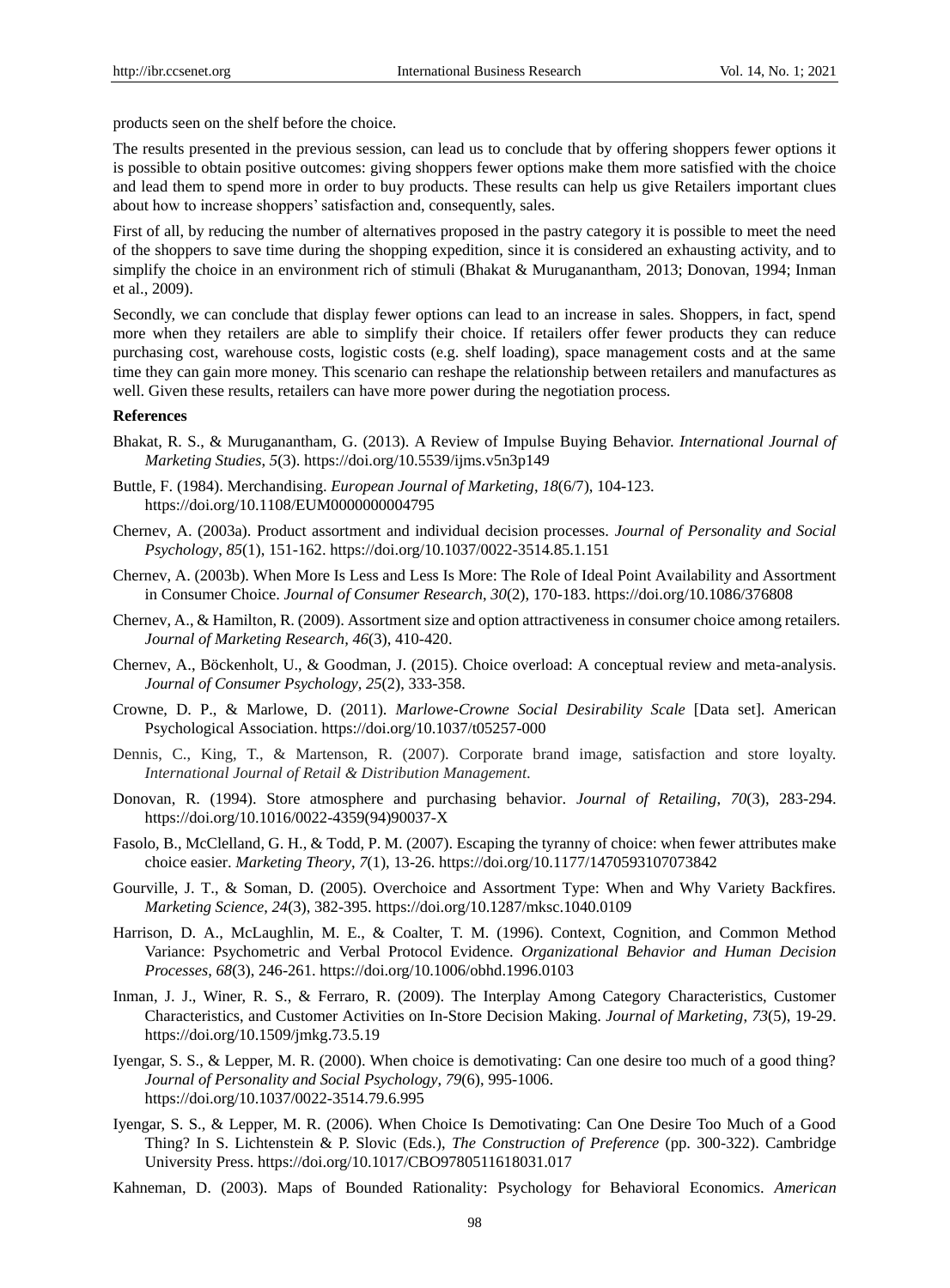*Economic Review*, *93*(5), 1449-1475. https://doi.org/10.1257/000282803322655392

- Mantrala, M. K., Levy, M., Kahn, B. E., Fox, E. J., Gaidarev, P., Dankworth, B., & Shah, D. (2009). Why is assortment planning so difficult for retailers? A framework and research agenda. *Journal of Retailing*, *85*(1), 71-83.
- Martenson, R. (2007). Corporate brand image, satisfaction and store loyalty: A study of the store as a brand, store brands and manufacturer brands. *International Journal of Retail & Distribution Management*, *35*(7), 544-555. https://doi.org/10.1108/09590550710755921
- Neal, D. T., Wood, W., & Quinn, J. M. (2006). Habits—A Repeat Performance. *Current Directions in Psychological Science*, *15*(4), 198-202. https://doi.org/10.1111/j.1467-8721.2006.00435.x
- Nunkoosing, K. (2005). The Problems With Interviews. *Qualitative Health Research*, *15*(5), 698-706. https://doi.org/10.1177/1049732304273903
- Papies, E. K. (2016). Health goal priming as a situated intervention tool: how to benefit from nonconscious motivational routes to health behaviour. *Health Psychology Review*, *10*(4), 408-424. https://doi.org/10.1080/17437199.2016.1183506
- Salmon, S. J., De Vet, E., Adriaanse, M. A., Fennis, B. M., Veltkamp, M., & De Ridder, D. T. D. (2015). Social proof in the supermarket: Promoting healthy choices under low self-control conditions. *Food Quality and Preference*, *45*, 113-120. https://doi.org/10.1016/j.foodqual.2015.06.004
- Scheibehenne, B., Greifeneder, R., & Todd, P. M. (2009). What moderates the too-much-choice effect? *Psychology and Marketing*, *26*(3), 229-253. https://doi.org/10.1002/mar.20271
- Scheibehenne, B., Greifeneder, R., & Todd, P. M. (2010). Can There Ever Be Too Many Options? A Meta-Analytic Review of Choice Overload. *Journal of Consumer Research*, *37*(3), 409-425. https://doi.org/10.1086/651235
- Self-Report Measures. (2011). In *SpringerReference*. Springer-Verlag. https://doi.org/10.1007/SpringerReference\_183983
- Simon, H. A. (1955). A behavioral model of rational choice. *Quarterly Journal of Economics, 59,* 99-118.
- Wansink, B. (2012). *From Mindless Eating to Mindlessly Eating Better: (519682015-001)* [Data set]. American Psychological Association. https://doi.org/10.1037/e519682015-001
- Wansink, B., & Sobal, J. (2007). Mindless Eating: The 200 Daily Food Decisions We Overlook. *Environment and Behavior*, *39*(1), 106-123. https://doi.org/10.1177/0013916506295573
- Wood, W., Quinn, J. M., & Kashy, D. A. (2002). Habits in everyday life: Thought, emotion, and action. *Journal of Personality and Social Psychology*, *83*(6), 1281-1297. https://doi.org/10.1037//0022-3514.83.6.1281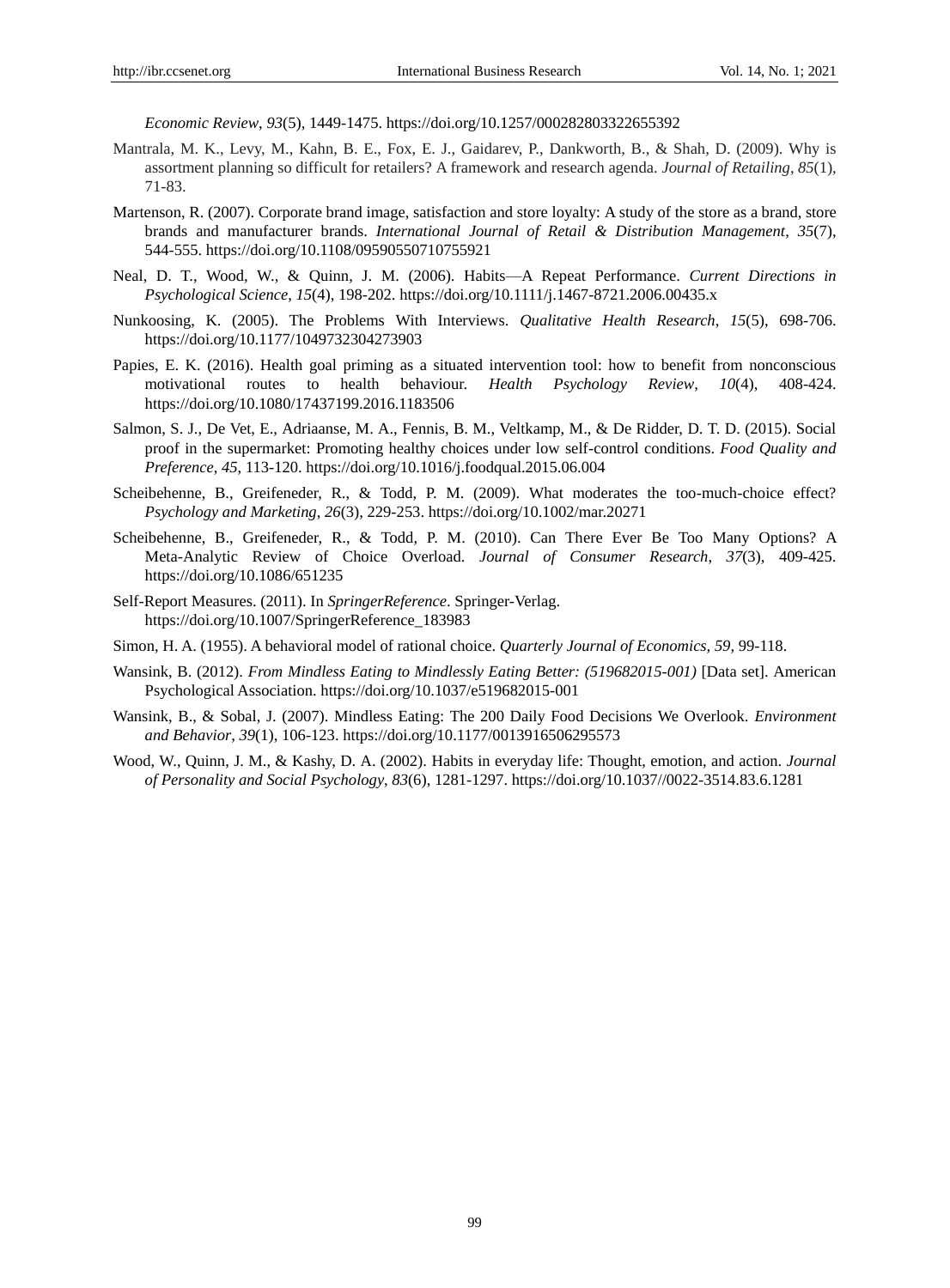# **Appendix A**



**The experimental display (reduced assortment)**



# **Appendix B**

**The results of the eye-tracker.** 

# **The heat map of the traditional display**